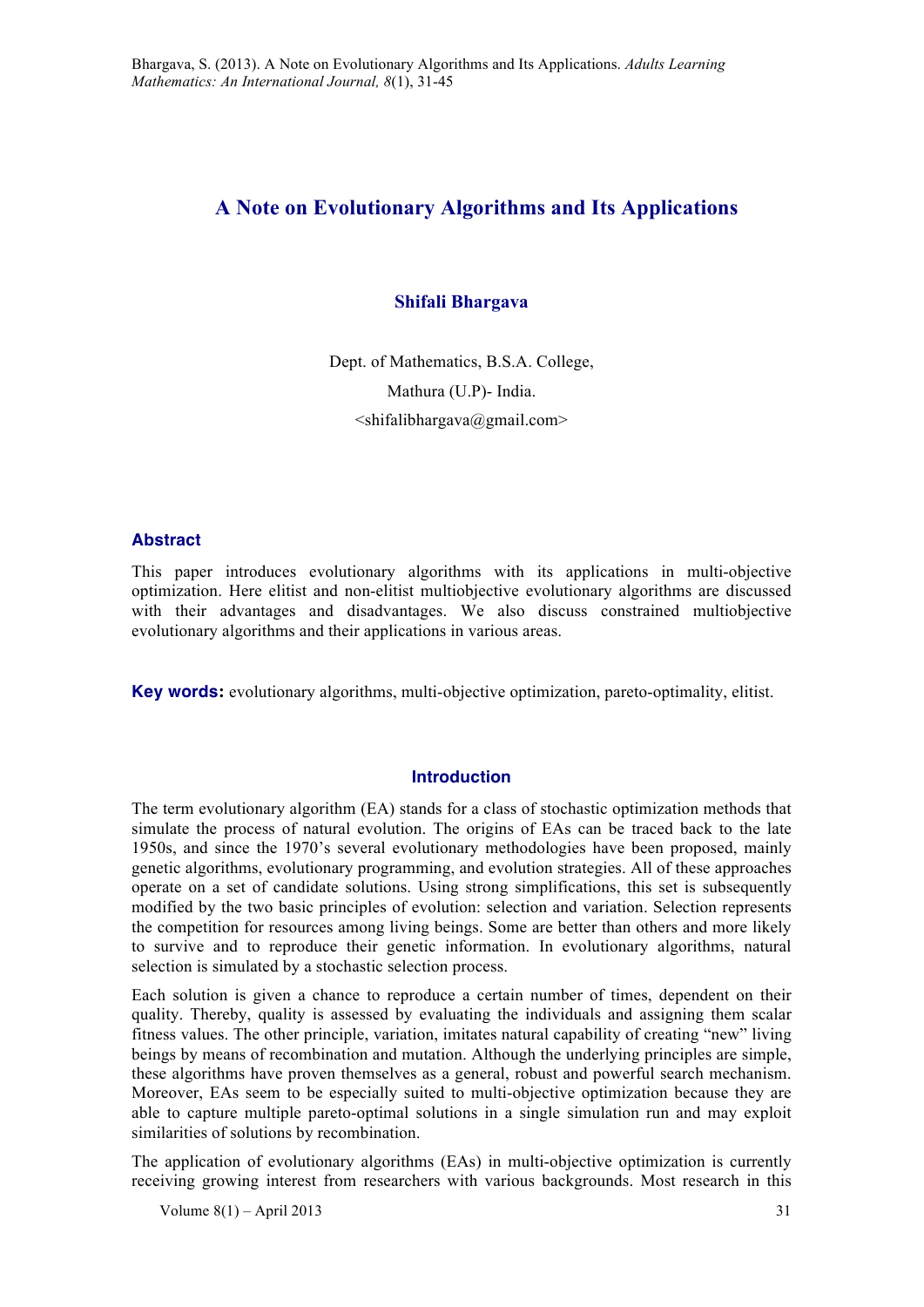area has understandably concentrated on the selection stage of EAs, due to the need to integrate vectorial performance measures with the inherently scalar way in which EAs reward individual performance, i.e., number of offspring. The first pioneering studies on evolutionary multiobjective optimization appeared in the mid-1980s (Fourman, 1985; Schaffer, 1984; Schaffer, 1985). After that a few different MOEA implementations were proposed in the years 1991–1994 (Fonseca & Fleming, 1993; Hajela & Lin, 1992; Horn et al., 1994; Srinivas & Deb, 1994; Kursawe, 1990). Later, these approaches (and variations of them) were successfully applied to various multiobjective optimization problems (Cunha et al., 1999; Fonseca & Fleming, 1998; Ishibuchi & Murata, 1997; Parks & Miller, 1998).

The question is which EA implementations are suited to which sort of problem and what are the specific advantages and drawbacks, respectively, of different techniques.

- In contrast to SOPs, there is no single criterion to assess the quality of a trade-off front; quality measures are difficult to define. This might be the reason for the lack of studies in that area. Up to now, there has been no sufficient, commonly accepted definition of quantitative performance metrics for multiobjective optimizers.
- There is no accepted set of well-defined test problems in the community. This makes it difficult to evaluate new algorithms in comparison with existing ones.
- The various MOEAs incorporate different concepts, e.g., elitism and niching that are in principle independent of the fitness assignment method used. However, it is not clear what the benefits of these concepts are. For instance, the question of whether elitism can improve multi-objective search in general is still an open problem.

The above issues sketch the scope of the present work and result in the following research goals:

- 1. Comparison and investigation of prevailing approaches.
- 2. Improvement of existing MOEAs, possible development of a new, alternative evolutionary method.
- 3. Application of the most promising technique to real-world problems in the domain of system design.

The first aspect aims at finding advantages and disadvantages of the different approaches and yielding a better understanding of the effects and the differences of the various methods. This involves the careful definition of quantitative performance measures which ideally allow for different quality criteria. The last goal is important for identifying those problem features which cause the most difficulty for MOEAs to converge to the pareto-optimal front. The comparison also includes the examination of further factors of evolutionary search such as populations size and elitism.

As a result, these investigations may either contribute to the problem of sampling the search space more efficiently by improving existing methods or lead to the development of a new evolutionary approach. Usually, these applications are by far too complex to be handled by exact optimization algorithms.

This paper reviews current evolutionary approaches to multi-objective optimization discussing their similarities and differences. It also tries to identify some of the main issues raised by multiobjective optimization in the context of evolutionary search, and how the methods discussed address them. From the discussion, directions for future work, in multi-objective evolutionary algorithms are identified.

# **Evolutionary Approaches to Multi-objective Optimization**

The family of solutions of a multiobjective optimization problem is composed of all those elements of the search space which are such that the components of the corresponding objective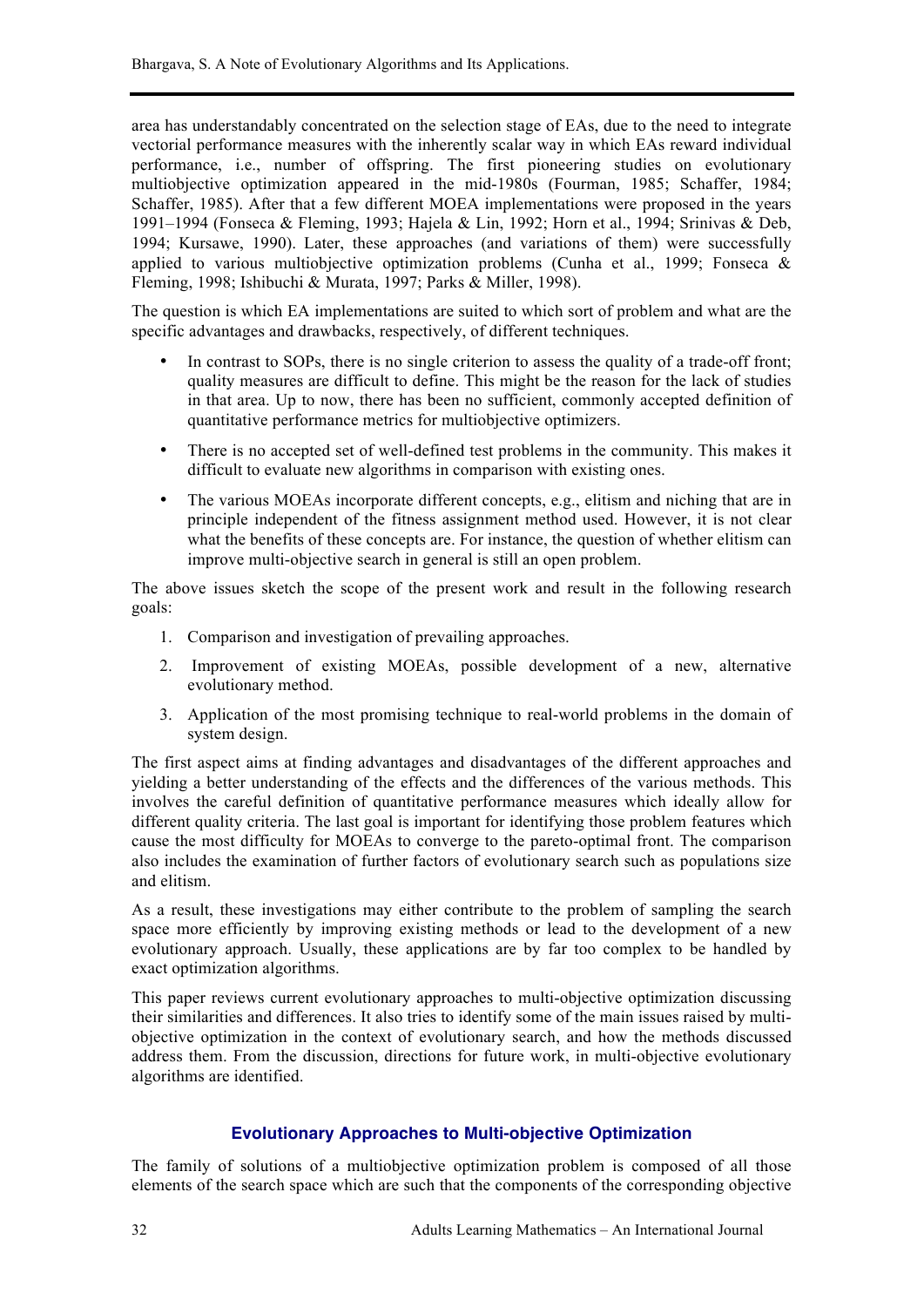vectors cannot be all simultaneously improved. This is known as the concept of Pareto optimality.

A more formal definition of pareto-optimality is as follows:

Consider without any loss of generality, the minimization of n components  $f_k$ ,  $k = 1, 2,...n$  of a vector function *f* of a vector variable *x* in a universe *U*, where  $f(x) = (f_1(x), f_2(x), \dots, f_n(x))$ .

Then a decision vector  $x_u \in U$ , is said to be pareto-optimal if and only if  $\exists x_v \in U$  for which  $v = f(x_v) = (v_1, v_2...v_n)$  dominates  $u = f(x_u) = (u_1, u_2...u_n)$ 

The set of all pareto-optimal decision vectors is called the pareto-optimal efficient or admissible set of the problem. The corresponding set of objective vectors is called the non-dominated set. The notion of pareto-optimality is only a first step towards the practical solution of a multiobjective problem, which usually involves the choice a single compromise solution from the non-dominated set according to some preference information.

Evolutionary algorithms seem particularly suitable to solve multi-objective optimization problems, because they deal simultaneously with a set of possible solutions, the so-called population. This allows to find several members of the pareto optimal set in a single run of the algorithm instead of having to perform a series of separate runs as in the case of traditional mathematical programming techniques. Additionally, evolutionary algorithms are less susceptible to the shape or continuity of the pareto front as they deal easily with discontinuous or concave pareto fronts, whereas these two issues are of real concern for mathematical programming techniques. MOEA are very attractive MOP solution techniques because they address both search and multi-objective decision making. Additionally they have the ability to search partially ordered spaces for several alternative trade-offs. They find a wide range of nondominated solutions close to the true pareto-optimal solutions.

A MOEA defining characteristic is the set of multiple objectives being simultaneously. Otherwise task decomposition clearly shows little structural difference between the MOEA and its single objective EA counterparts.

#### **General EA Tasks**

- 1. Initialize population
- 2. Fitness evaluation (vector/ fitness transformation)
- 3. Recombination
- 4. Mutation
- 5. Selection

#### **Non- Elitist Multi-objective Evolutionary Algorithms**

Non-Elitist Multi-Objective Evolutionary Algorithms (MOEA) are algorithms which do not use any elite-preserving operator. Some important Non-Elitist MOEA includes the following:

#### **1. Vector Evaluated Genetic Algorithm (VEGA)**

This is the simplest possible multi-objective GA and is a straight forward extension of singleobjective GA for multi-objective optimization. Schaffer implemented this first multi-objective GA to find a set of non-dominated solutions (Schaffer, 1984). This GA evaluated an objective vector, with each element of the vector representing each objective function and emphasizes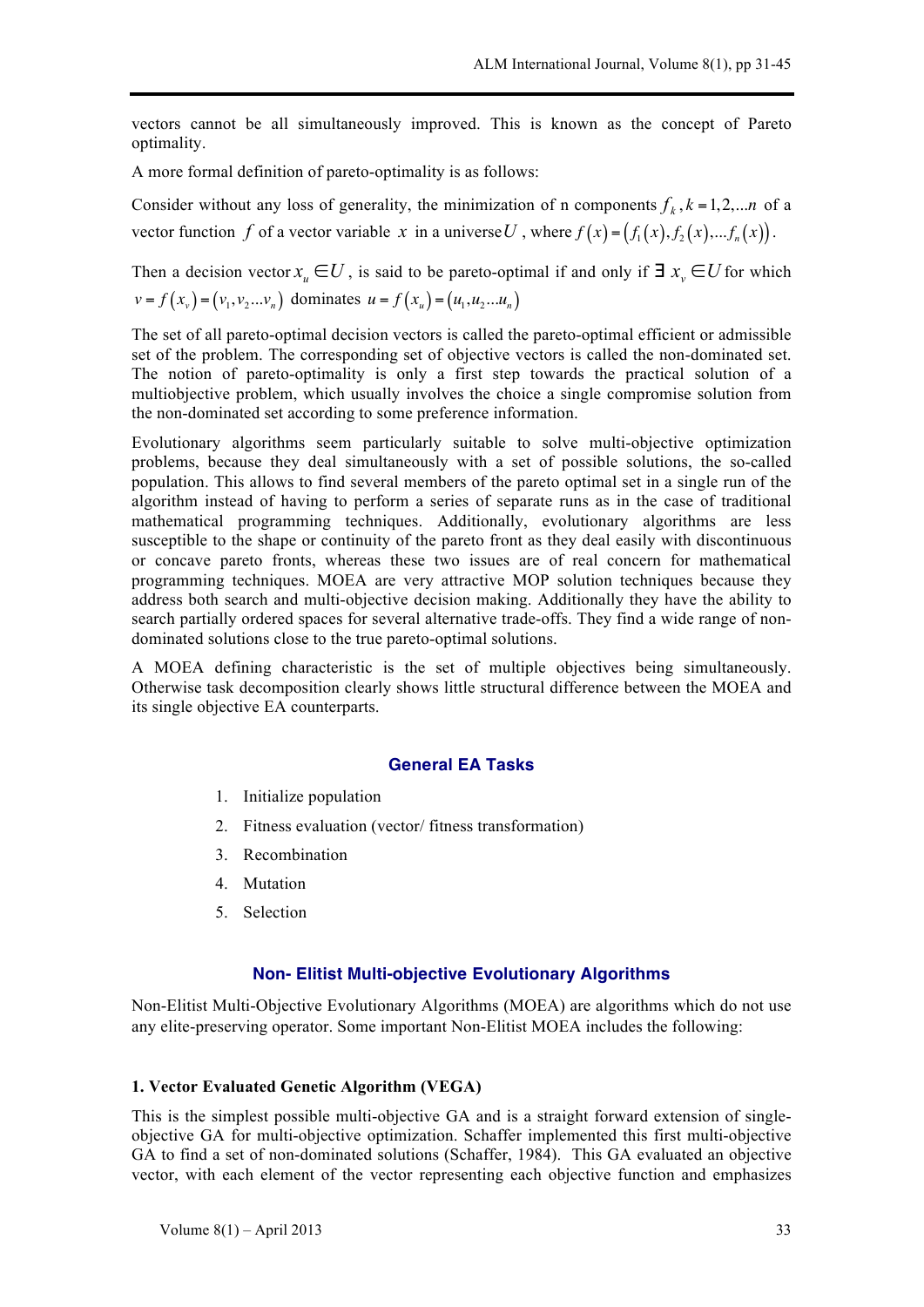solutions which are good for individual objective functions. To find intermediate trade-off solutions, Schaffer allowed cross-over between any two solutions in the entire population. Also a VEGA has the same computational complexity as that of single-objective GAs. The main advantage of a VEGA is that it uses a simple idea and is easy to implement. Only minor changes are required to be made in a simple GA to convert it to a multi-objective GA and this does not incur any additional computational complexity. But here, as each solution in a VEGA is evaluated only with one objective function, thus every solution is not tested for other objective functions, all of which are also important in the context of multi-objective optimization.

# **2. Vector-Optimized Evolution Strategy**

In this approach, the basic self-adaptive evolution strategy for single-objective optimization is modified to handle multi-objective optimization problems. This algorithm performs a domination check to retain non-dominated solutions and a niching mechanism to eliminate crowded solutions. The simulation results were shown on a single problem and no further work has been pursued, hence this is not used by current researchers (Kursawe, 1990).

# **3. Weight Based Genetic Algorithm**

The key issue in WBGAs is to maintain diversity in the weight vectors among the population members. In WBGAs the diversity in the weight vectors is maintained in two ways. In the first approach, a niching method is used only on the substring representing the weight vector, while in the second approach, carefully chosen subpopulations are evaluated for different pre-defined weight vectors, an approach similar to that of the VEGA. Since a WBGA uses a single-objective GA, not much change is needed to convert a simple GA implementation into a WBGA one. Moreover, the complexity of the algorithm is smaller than other multi-objective evolutionary algorithms. As the WBGA uses a proportionate selection procedure on the shared fitness values, for mixed type of objective functions (some are to be minimized and some are to be maximized), complications may arise in trying to construct a fitness function. WBGA may also face difficulties in finding pareto-optimal solutions in problems having non-convex pareto-optimal region (Hajela et al., 1993).

# **4. Multi-objective Genetic Algorithm**

Fonseca and Fleming first introduced a multi-objective GA (MOGA) which used the nondominated classification of a GA population (Fonseca & Fleming, 1993). This explicitly caters to emphasize non-dominated solutions and simultaneously maintains diversity in the nondominated solutions. The MOGA differs from a standard tripartite GA in the way fitness is assigned to each solution in the population. The rest of the algorithm is the same as in classical GA. Since niching is performed in the objective space, the MOGA can be easily applied to other optimization problems. This algorithm may be sensitive to the shape of the pareto optimal front and to the density of solutions in the search space.

# **5. Non-Dominated Sorting Genetic Algorithm**

In non-dominated sorting GA, the dual objectives in a multi-optimization algorithm are maintained by using a fitness assignment scheme which prefers non-dominated solutions and by using a sharing strategy which preserves diversity among solutions of each non-dominated front. The computational complexity of the fitness assignment procedure is mainly governed by the non-dominated sorting procedure and the sharing function implementation. The main advantage of an NSGA is the assignment of fitness according to non-dominated sets. An NSGA progresses towards the pareto-optimal region frontwise (Srinivas & Deb, 1994).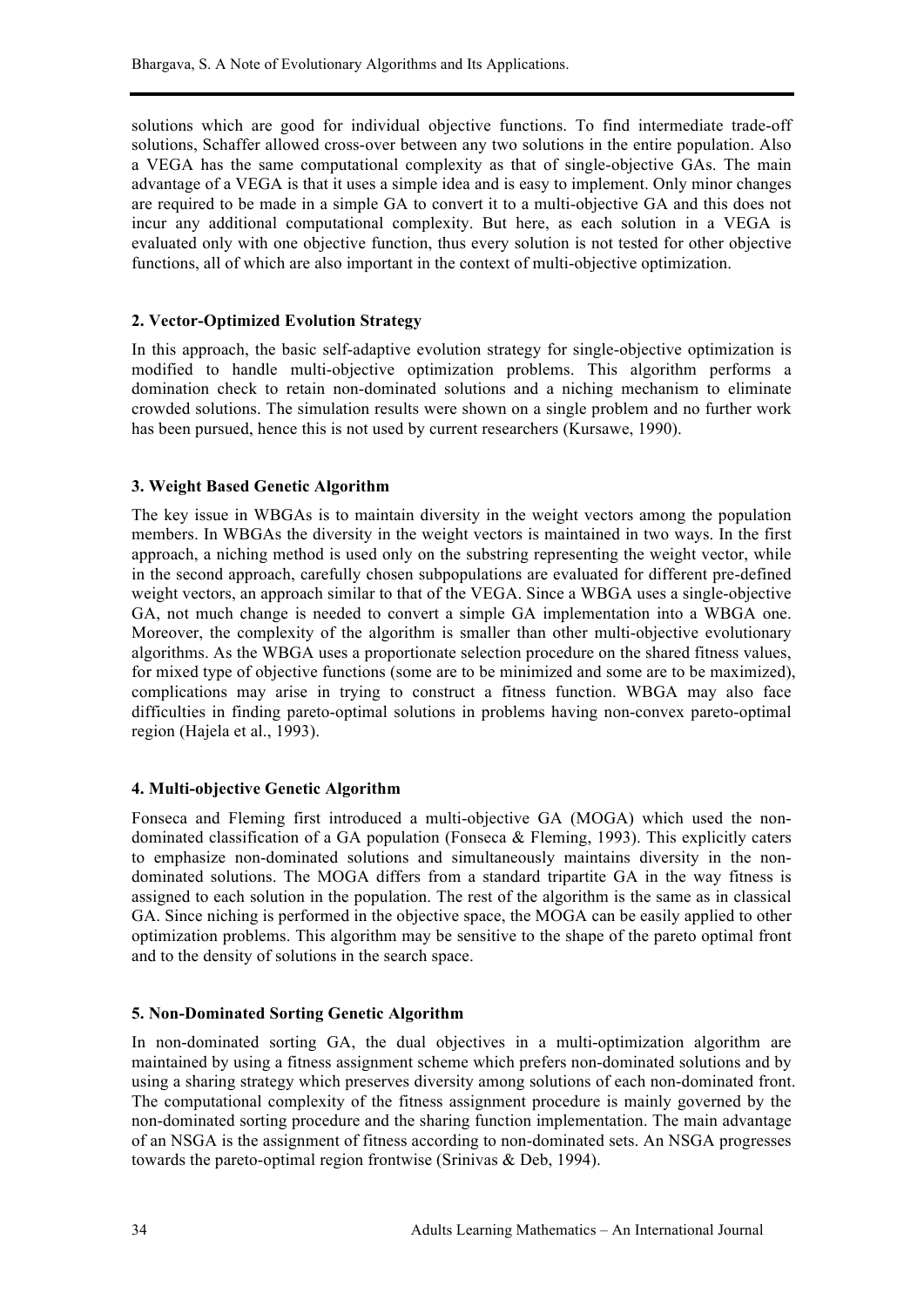#### **6. Predator-Prey Evolution Strategy**

This strategy does not use a domination check to assign fitness to a solution but uses the concept of predator-prey model. The main advantages of this method are its simplicity and that it does not emphasize non-dominated solutions directly. The disadvantage of this strategy is that no explicit operator is used to maintain a spread of solutions in the obtained non-dominated set. Instead, each predator is assigned the task of eliminating the worst neighboring solution with respect to a different objective. Also there is no special care taken to maintain the intermediate solutions (Laumanns et al., 1998)

#### **7. Distributed Sharing GA**

In this approach, the distributed island model is used to maintain diversity among nondominated solutions. The GA population is divided into a number of subpopulations and independent genetic operations are performed to each island. Subpopulations from all islands are collected together and the non-dominated solutions are recorded (Hiroyasu et al., 1999).

#### **8. Distributed Reinforcement Learning Approach**

Maraino and Morales suggested a distributed reinforcement learning approach, where a family of agents is assigned to different objective functions (Mariano & Morales, 2000). Each agent proposes a solution to optimize its objective function. All such solutions are combined and a non-dominated compromised set of solutions are identified. Each non-dominated solution is rewarded. In the context of solving continuous search space problems, an agent considers solutions in a particular search direction from its current location. The solution is evaluated by the agent's corresponding objective function. The rewarding mechanism provides a direction for the algorithm to move towards the pareto-optimal region and the non-domination check maintains a diverse set of solutions, while simultaneous creation of multiple solutions by a directional search method helps to find new solutions in the search space.

#### **9. Nash GA**

This GA is motivated by a game theoretic approach in which one player is allowed to get associated with each objective function and it tries to optimize its objective function while keeping other objective functions unchanged. In a periodic sequence of operations, the Nash GA is terminated when no more improvement is recorded. At this steady-state scenario, the resulting solution is a Nash-Equilibrium solution and is a candidate pareto-optimal solution. Although the investigators claim better convergence properties of this GA compared to the NSGA, it is clear that an explicit niche-performing operator must be used to maintain multiple pareto-optimal solutions (Sefrioui & Periaux, 2000).

#### **Elitist Multi-objective Evolutionary Algorithms**

These are evolutionary algorithms which use elite preserving operator. Elite preservation or emphasizing currently elite solutions is an important operator in an EA. An elite preserving operator favors the elites of a population by giving them an opportunity to be directly carried over to the next generation. Elitism can be implemented to different degrees in an MOEA. The presence of elitism should improve the performance of a multi-objective EA, but care must be taken to control the effective degree introduced in the progress. Now we present some algorithms that attempt to achieve a controlled elitism in multi-objective evolutionary optimization: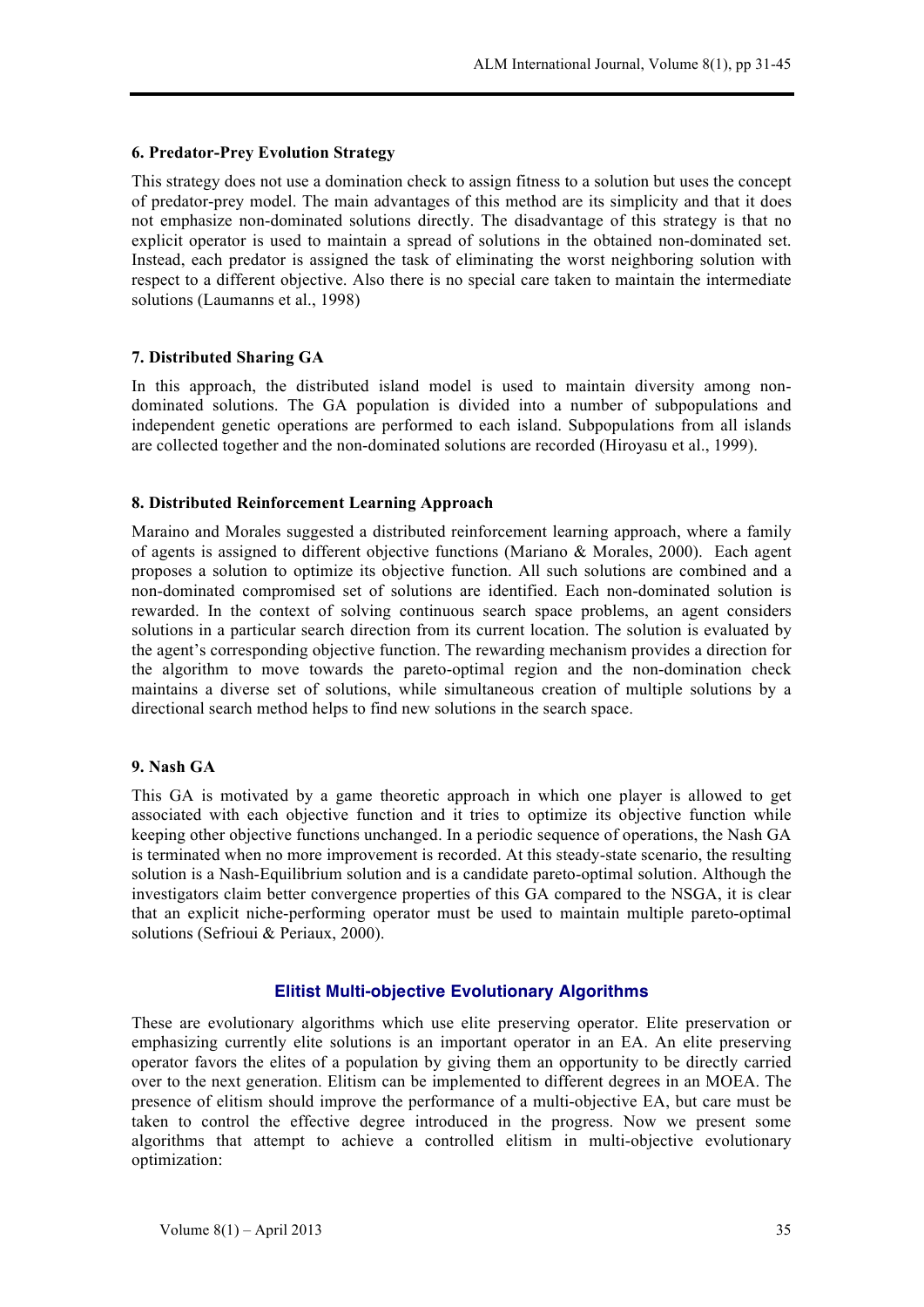#### **1. Rudolph's Elitist Multi-Objective Evolutionary Algorithms**

Rudolph suggested a multi-objective evolutionary algorithm which required the introduction of a diversity preservation mechanism (Rudolph, 2001) This algorithm with a positive variation kernel of its search operators allows convergence to the pareto-optimal front in a finite number of trials in finite search space problems. The positiveness of the variation kernel makes sure that the probability of creating any offspring from an arbitrary set of parent solutions in a finite number of trials is one. Thus in any population, if no pareto-optimal solution exists, the positiveness of the variation kernel of the combined search operators ensures that one such member will be created in a finite number of trials. With the elite preserving strategy of the above algorithm, this member cannot ever be deleted from the population. The main disadvantage of this algorithm is that it does not ensure any diversity among the obtained solutions.

### **2. Elitist Non-Dominated Sorting Genetic Algorithm**

Deb suggested an elitist non-dominated sorting GA (termed NSGA- II) which uses an explicit diversity-preserving mechanism (Deb, 2000). The overall complexity of the NSGA- II is at most  $O(MN<sup>2</sup>)$ . The diversity among non-dominated solutions is introduced by using the crowding comparison procedure which is used with the tournament selection and during the population reduction phase. Since solutions compete with their crowding distances, no extra niching parameter is required here. In the absence of the crowded comparison operator, this algorithm also exhibits a convergence proof to the pareto-optimal solution set similar to that in Rudolph's algorithm, but the population size would grow with the generation counter. The elitism mechanism does not allow an already found pareto-optimal solution to be deleted. This algorithm loses its convergence property when the crowded comparison is used to restrict the population size. In latter generations when more than N members belong to the first nondominated set in the combined parent-offspring population, some closely packed pareto-optimal solutions may give their places to other non-dominated yet non-pareto-optimal solutions. Although these latter solutions may get dominated by other pareto-optimal solutions in a later generation, the algorithm can resort into this cycle of generating pareto-optimal and non paretooptimal solutions before finally converging to a well distributed set of pareto-optimal solutions.

#### **3. Strength Pareto Evolutionary Algorithm (SPEA)**

Zitzler and Thiele (1998) proposed Strength Pareto Evolutionary Algorithm (SPEA) which introduced elitism by explicitly maintaining an external population  $\overline{P}$ . This population stores a fixed number of the non-dominated solutions that are found until the beginning of a simulation. At every generation, newly found non-dominated solutions are compared with the existing external population and the resulting non-dominated solutions are preserved. The SPEA not only preserves the elites but also uses these elites to participate in the genetic operations along with the current population in the hope of influencing the population to steer towards good regions in the search space. In the SPEA, clustering ensures that a better spread is achieved among the obtained non-dominated solutions. This clustering algorithm is parameter-less, thereby making it attractive to use. The fitness assignment procedure in the SPEA is more or less similar to that of Fonseca and Fleming's (1993) MOGA and is easy to calculate. In SPEA, if a large external population is used, the selection pressure for the elites will be large and the SPEA may not be able to converge to the pareto-optimal front. On the other hand, if a small external population is used, the effect of elitism will be lost. Moreover, in the SPEA fitness assignment, an external solution, which dominates more solutions, get a worse fitness. This assignment is justified when all dominated solutions are concentrated near the dominating solution.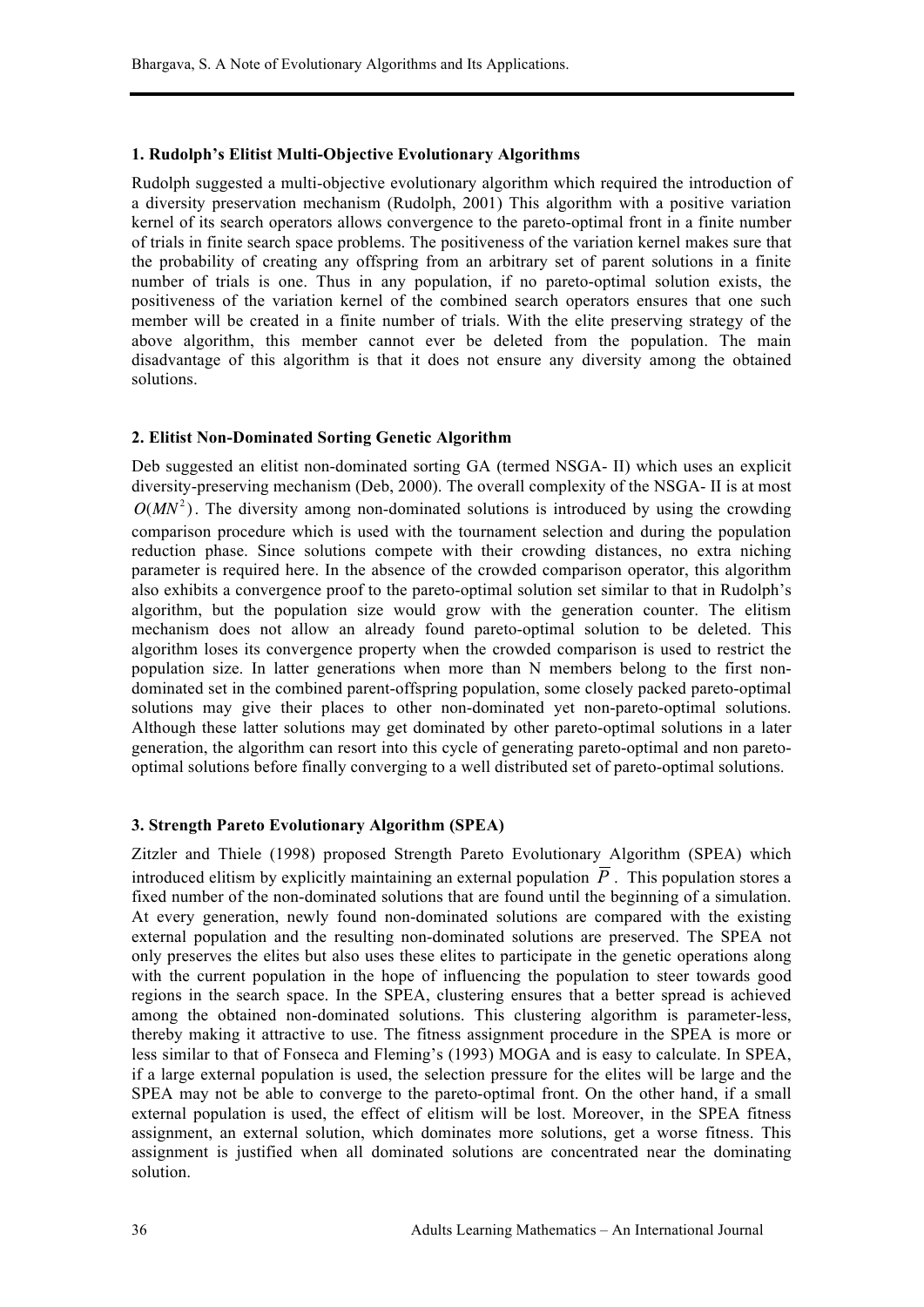#### **4. Pareto-Archived Evolution Strategy (PAES)**

PAES uses an evolution strategy and its main crux lies in the way that a winner is chosen in the midst of multiple objectives. The PAES has a direct control on the diversity that can be achieved in the pareto-optimal solutions. The PAES performs better when compared to other methods in handling problems having a search space with non-uniformly dense solutions. The disadvantage of PAES is that change of the depth parameter changes the number of hypercube exponentially, thereby making it difficult to arbitrarily control the spread of solutions. In order to give the PAES a global perspective the concept of multi-membered ES is introduced. Since offspring are not compared against each other and only compared with the archive, this method does not guarantee that the best non-dominated solutions among the offspring are emphasized enough (Knowles, & Corne, 2000).

### **5. Multi-objective Messy Genetic Algorithm (MOMGA)**

This is the extension of the original messy GA in which the use of m different template strings in an era is suggested (Veldhuizen, 1999). In the level-1, MOMGA each partial string is filled from m template strings chosen randomly before the era has begun. Each filled string is evaluated with a different objective function. The objective vector obtained in this process is used in the selection operator. At the end of an era, the best solution corresponding to each objective function is identified and is assigned as the template string corresponding to that objective function. A concurrent MOMGA was also proposed by suggesting parallel applications of the MOMGA with different initial random templates. At the completion of all MOMGAs, the obtained external sets of non-dominated solutions are all combined together and the best non-dominated set is reported as the obtained non-dominated set of solutions of the CMOMGA. Although the solutions obtained by this procedure do not indicate the robustness associated with an independent run of an MOMGA, this parallel approach may be desirable in practical problem solving. A study using a probabilistically complete initialization of MOMGA population to reduce the computational burden is an improvement over the past studies (Zydallis et al., 2001).

### **6. Non-dominated sorting in Annealing GA (NSAGA)**

This non-dominated sorting in annealing GA (NSAGA) uses a simulated annealing-like temperature reduction concept along with the Metropolis criterion. The first-stage probability calculation is along the lines of finding the transition probability of creating the offspring population from the parent population. The second probability calculation is based on the Metropolis criterion, which uses an energy function related to the number of non-dominated solutions in a population. In an elitist sense, an offspring population is accepted only when the probability of creating such a population and accepting it with the Metropolis criterion with an updated temperature concept is adequate. Clearly the goal of this work is to modify the NSGA procedure with a simulated annealing-like acceptance criterion, so that a proof of convergence can be achieved.

# **7. Multi-objective Micro-GA**

This Multi-objective Micro-GA maintains two populations. The GA population is operated in a similar way to that of the single-objective micro-GA, whereas the elite population stores the non-dominated solutions obtained by the GA. The elite archive is updated with new solutions in a similar way to that achieved in the PAES. The search space is divided into a number of grid cells. Depending on the crowding in each grid with non-dominated solutions, a new solution is accepted or rejected in the archive (Coello & Toscano, 2000).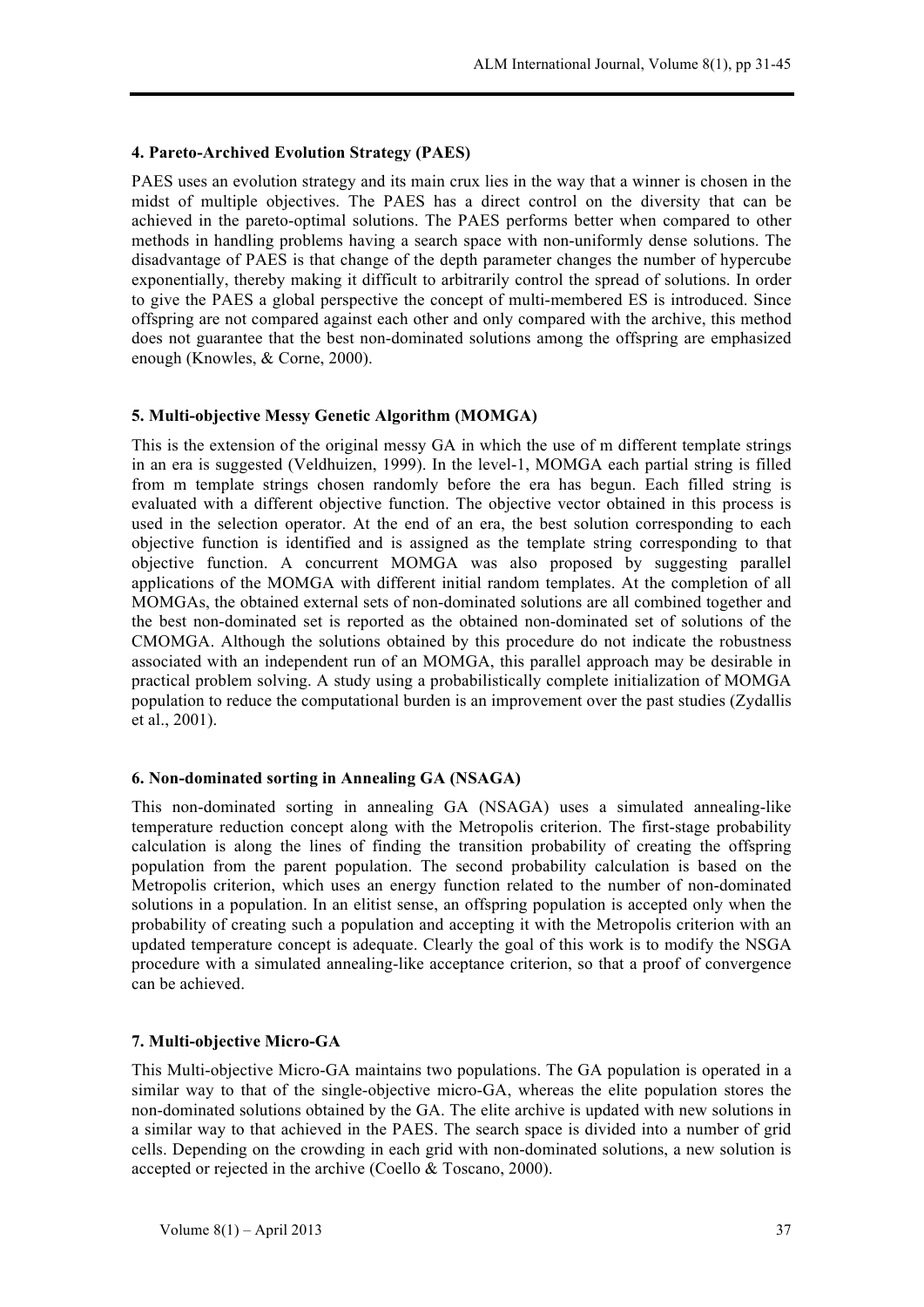### **8. Elitist MOEA with Coevolutionary Sharing (ERMOCS)**

This multi-objective GA (ERMOCS) is based on Goldberg and Wang's coevolutionary sharing concept (Goldberg & Wang, 1998; Neef et al., 1999). For maintaining diversity among nondominated solutions, the coevolutionary shared niching (CSN) method is used. The elite preservation is introduced by using a pre-selection scheme where a better offspring replaces a worse parent solution in the recombination procedure. In the coevolutionary model, the customer and businessman populations interact in the same way as in the CSN model, except an additional imprint operator is used for emphasizing non-dominated solutions. After both customer and businessman populations are updated, each businessman is compared with a random set of customers. If any customer dominates the competing businessman and the latter is at least a critical distance away from other businessmen, it replaces the competing businessman. In this way non-dominated solutions from the customer population get filtered and find their place in the businessman population. On a scheduling problem, ERMOCS is able to find welldistributed customer as well as businessman populations after a few generations.

#### **Constrained Multi-objective Evolutionary Algorithms**

In most practical search and optimization problems, constraints are evident. Often the constraints are many in numbers and are nonlinear. Now we deal with several multi**-**objective evolutionary algorithms which have been particularly suggested for handling constraints.

#### **1. Penalty Function Approach**

In the penalty function approach, the constraint violation in an infeasible solution is added to each objective function. Thereafter, the penalized objective function values are optimized. For relatively large penalty terms (compared to objective function values), this method practically compares infeasible solutions based on their constraint violations. Again for the same reason, a feasible solution will practically dominate an infeasible solution. Both of these characteristics together allow the population members to become feasible from infeasible solutions and, thereafter, allow solutions to converge closer to the true pareto-optimal solutions.

### **2. Jimenez-Verdegay-Gomez-Skarmeta's Method**

This work suggested a careful consideration of feasible and infeasible solutions and the use of niching to maintain diversity in the obtained pareto-optimal solutions. This algorithm uses the binary tournament selection in its core. Here feasible and infeasible solutions are carefully evaluated by ensuring that no infeasible solution gets a better fitness than any feasible solution (Jimenez et al., 1999). Only inequality constraints of the lesser-than-equal-to type are considered in their study, whereas any other constraints can also be handled by using the procedure. The disadvantage of this algorithm is that by preserving diversity among infeasible solutions explicitly, the progress towards the feasible region may be sacrificed. Also there exist a couple of additional parameters which a user must set right. In order to make the nondomination check less stochastic, a large comparison check is needed. Furthermore, the algorithm does not explicitly check the domination of participating solutions in a tournament.

### **3. Constrained Tournament Method**

Here the definition of domination is modified. Before comparing two solutions for domination, they are checked for their feasibility. If one solution is feasible and the other is not, the feasible solution dominates the other. If two solutions are infeasible, the solution with the smaller normalized constraint violation dominates the other. On the other hand, if both solutions are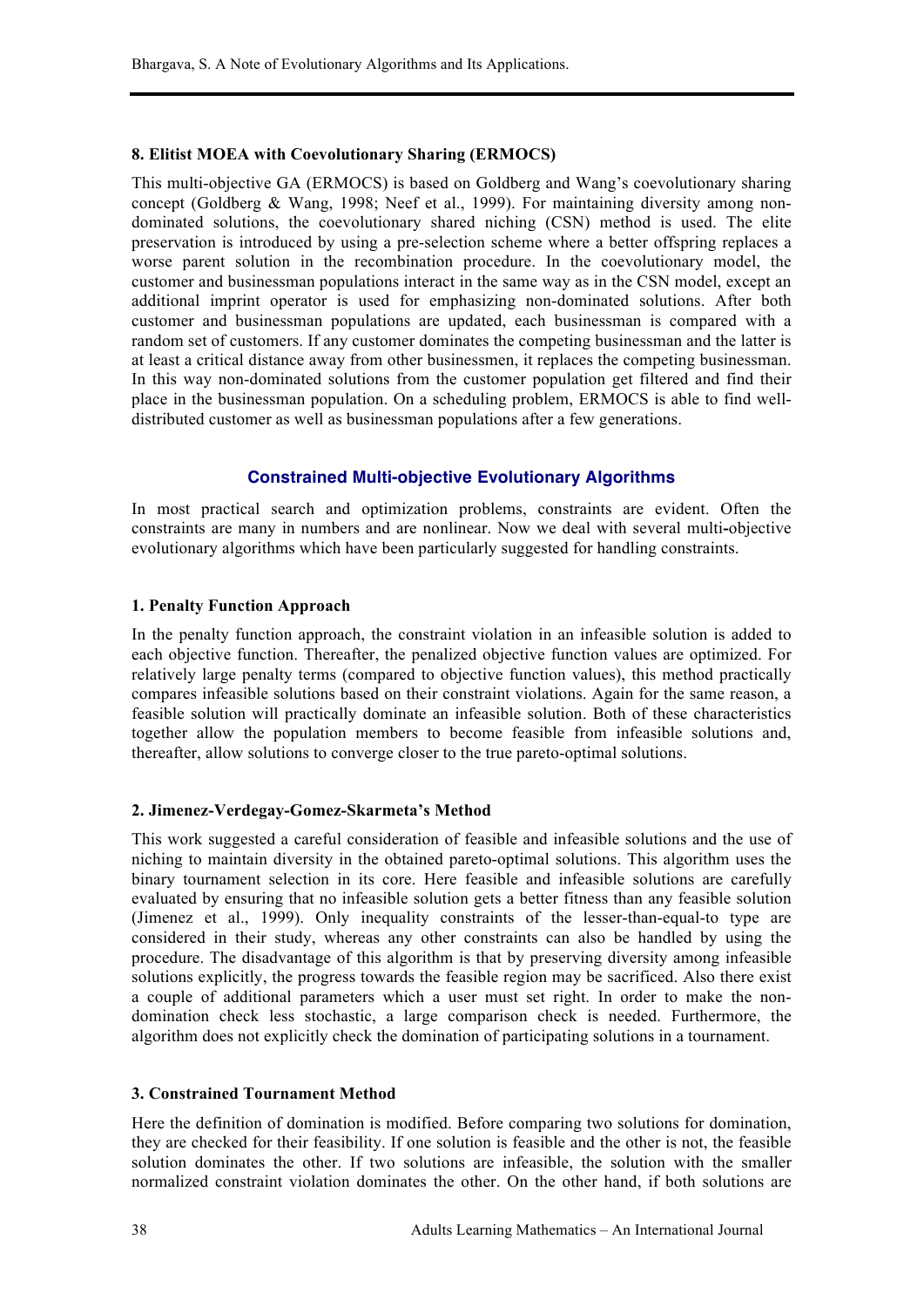feasible, the usual domination principle is applied. The advantage of this method is that in addition to the constraint violation computations, this strategy does not require any extra computational burden. The constraint domination principle is generic and can be used with any other MOEAs. Since it forces an infeasible solution to be always dominated by a feasible solution, no other constraint handling strategy is needed.

#### **4. Ray-Tai-Seow's Method**

Ray, Tai, and Seow (2001) suggested a more elaborate constraint handling technique, where the constraint violations of all constraints are not simply added together; instead, a non-domination check of the constraint violations is made. Here, three different non-dominated sorting procedures are used. In addition to a non-dominated sorting of the objective functions, a couple of non-dominated sortings using the constraint violation values and a combined set of objective function and constraint violation values are needed to construct the new population. This algorithm handles infeasible solutions with more care than any other of the constrained handling techniques and diversity is maintained in the population. But the disadvantage is that in a later generation, when all population members are feasible and belong to a sub-optimal nondominated front, the algorithm stagnates. Also during the crossover operation, three offspring are created. The first one is created by using a uniform crossover with an equal probability of choosing one variable value from each parent. The other two solutions are created by using a blend crossover, which uses a uniform probability distribution over a range that depends on a number of threshold parameter values. The difficulty arises in choosing parameter values related to each of these operators. Another difficulty arises because five solutions are accepted after each crossover operation. This process will cause the population to soon lose its diversity. Three non-dominated ranking and head-count computations make the algorithm more computationally expensive than the other algorithms.

#### **Salient issues of Multi-objective Evolutionary Algorithms**

With the success of MOEAs in different problem domains, many new techniques have been suggested. This demands a proper method of assessing the performance of a newly suggested algorithm. Since an MOEA is supposed to perform the tasks of converging close to the true pareto-optimal front and maintaining a diverse set of non-dominated solutions, an algorithm must be assessed with respect to both of these tasks. Ironically, it is difficult to have one performance metric to evaluate both of the above issues adequately.

For evaluating a new algorithm, there is also a need to test it with problems possessing known complexities of the search space and with a known pareto-optimal set. Knowledge of the exact locations of the pareto-optimal solutions is helpful in investigating the search abilities of an algorithm. With the development of a number of MOEAs over the past few years, there have been some studies in comparing them systematically. Those MOEAs which properly implemented elite preservation, emphasized non-dominated solutions, and maintained diversity among non-dominated solutions, all performed well. In several studies it was clear that elite preservation is an important operation in converging as well as sustaining a good diverse set of non-dominated solutions.

An important aspect of maintaining diversity among non-dominated solutions is the space in which the diversity is required. The diversity preserving operator must treat the proximity of the solutions in the decision variable space. On the other hand, if the diversity in the objective space is more important, the proximity must be measured in the objective space. It is important to keep in mind that the proximity in one space may not mean that a proximity in the other space would be automatically obtained. This has been found to be particularly true in certain nonlinear and complex problems.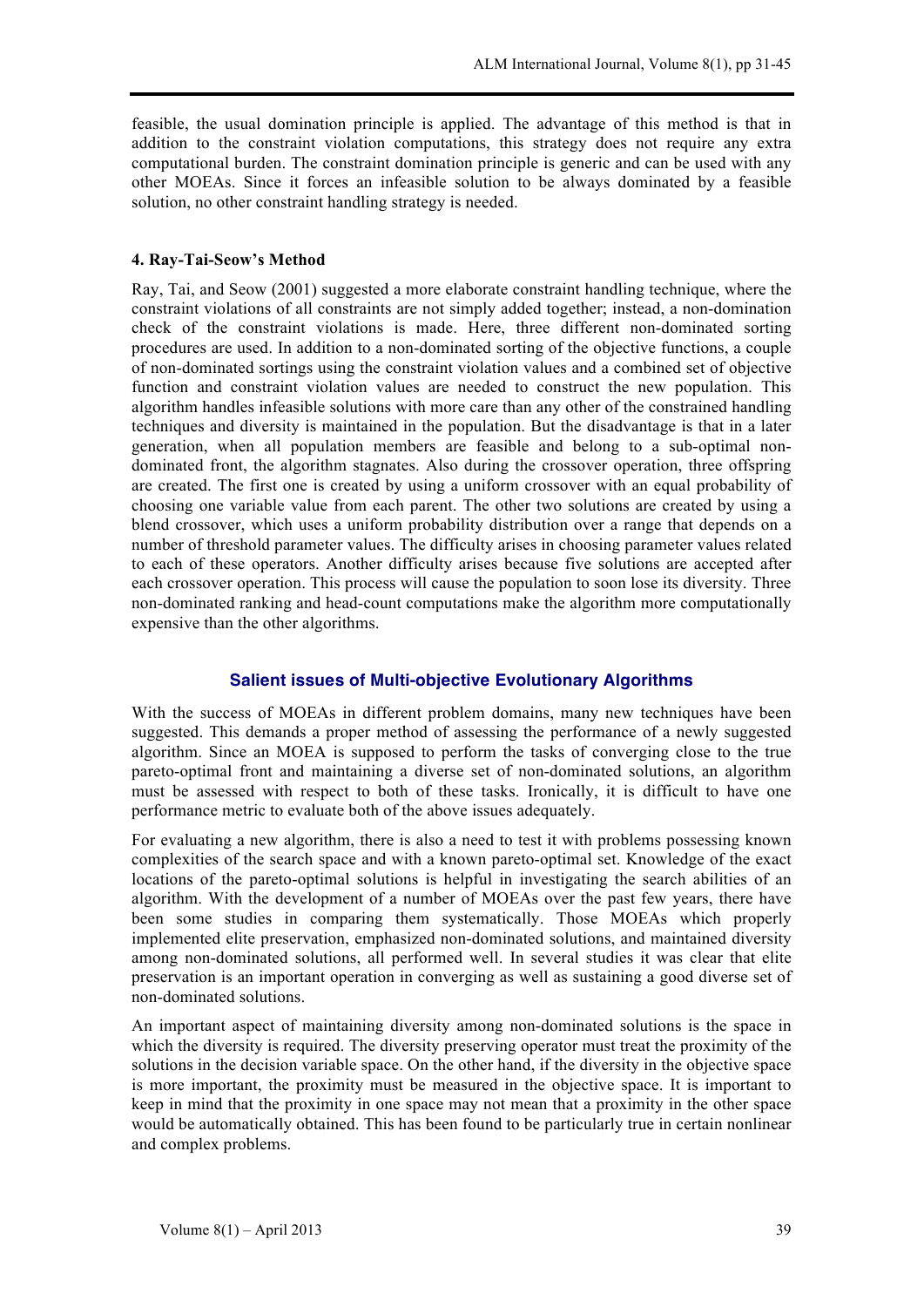The concept of multi-objective optimization can also be used to solve other kinds of optimization problems in an efficient way. For example, a constrained single objective optimization problem can be considered as being a multi-objective optimization problem of optimizing the objective function and minimizing all constraint violations. The principle of finding multiple optimal solutions can also be extended to other similar problems, such as goal programming. Because of the lack of an optimization algorithm which can find multiple optimal solutions simultaneously, goal programming approaches traditionally use relative weights of objectives and resort to finding one solution corresponding to one weight vector at a time. Also an interesting aspect is that as the number of objectives increase, a large proportion of a randomly chosen population becomes non-dominated. When this happens, introduction of elitism becomes tricky. This is because a large number of population members are candidate elite solutions, therefore not allowing many solutions to be accepted in any generation. Moreover, there are ways to choose an adequate population size such that a reasonable proportion of the population members belongs to the dominated fronts for initially introducing variability in the population.

In MOEAs, convergence to the pareto-optimal front and simultaneous maintenance of a good distribution are both important. Although there exist a number of MOEAs with theoretical convergence properties to the true pareto-optimal front, they do not guarantee maintaining any spread of solutions. More studies to develop MOEAs with properties of convergence as well as spread of solutions remain as an imminent challenge to the researchers of MOEAs.

# **Applications of Multi-objective Evolutionary Algorithms**

Here we discuss concisely some real life application examples of multi-objective evolutionary algorithms. These application examples are conducted in the context of real-life problems. Some important applications are in computational finance, economics, engineering design, encryption and code breaking etc. Each example shows different particularities of the MOEA design, implementation and usage.

#### **1. Financial Time Series**

Niched Pareto Genetic Algorithm has been used to find patterns in financial time series such that predictions can be made regarding the behavior of a certain stock (Horn, Nafploitis  $\&$ Goldberg, 1994). The methodology has also been used for the identification of significant technical analysis patterns in financial time series (Ruspini & Zwir, 1999). Two objectives are considered i.e. quality of fitness and its extent. Fitness measures the extent to which the time series values correspond to a financial uptrend, downtrend or head and shoulders interval.

#### **2. Forecasting Stock Prices**

Although long term forecasting is not possible for the stock market, it is normally possible to perform short term forecasting with heuristics. The use of genetic programming in this area has become increasingly popular, since GP can be used for symbolic regression, emulating the tasks traditionally performed by ANNs.

#### **3. Stock Ranking**

The aim of this problem is to classify stocks as strong or weak performers based on technical indicators and then use this information to select stocks for investment and for making recommendations to customers. Many MOEAs has been reported in this application area. Mullei and Beling (1998) used a GA with a linear combination of weights to select rules for a classifier system based on profitability.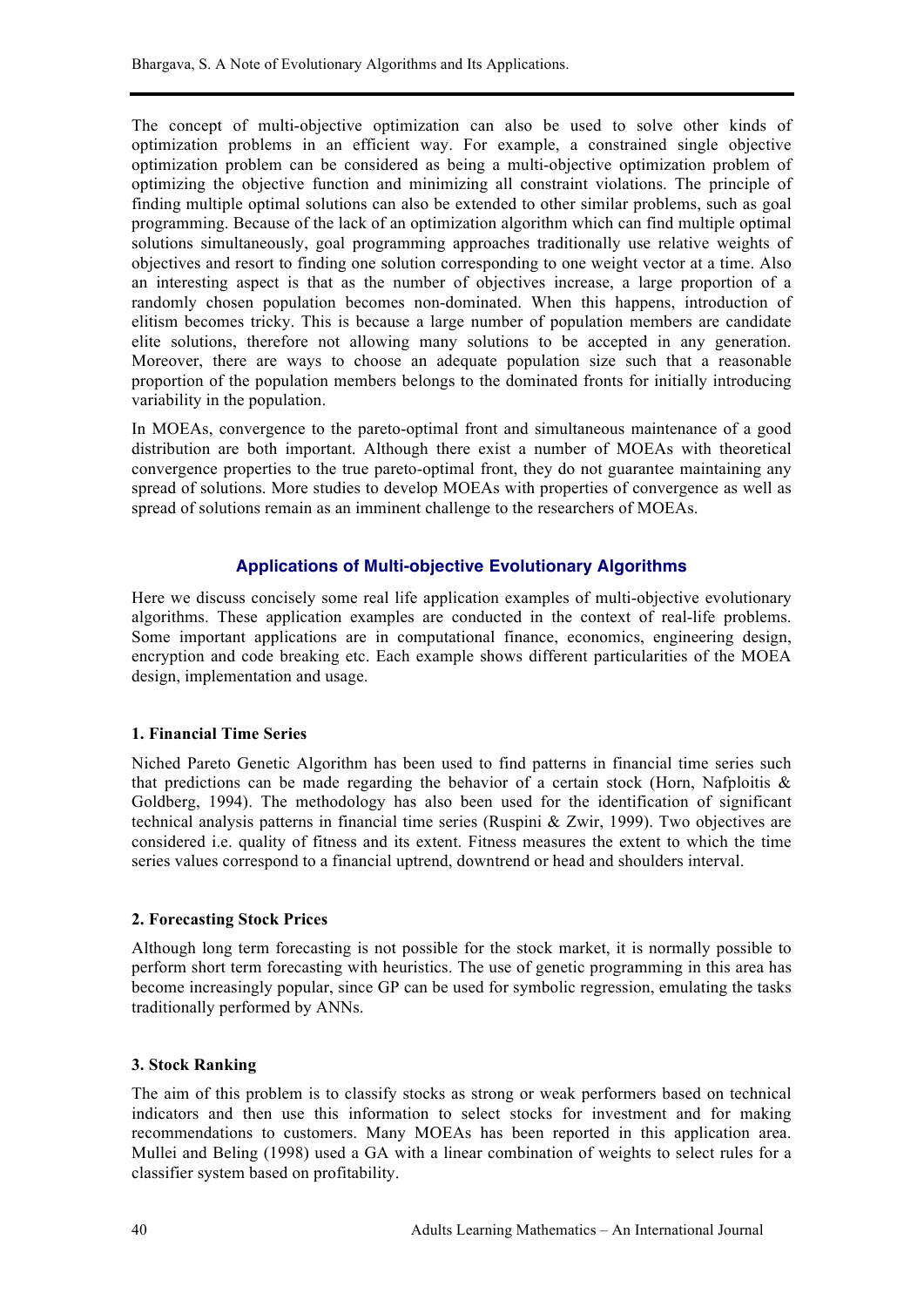#### **4. Risk Return Analysis**

It is slightly different from risk-return trade up which is made in investment portfolio. Credit portfolios handled by banks operate under different rules and therefore they are not modeled using the original Markowitz approach. Schlottmann and Seese (2002) used an approach similar to the NSGA-II for solving portfolio selection problems relevant to real-world banking (Deb, Pratap, Agrawal & Meyarivan, 2002). In the problem studied by the authors, a bank has a fixed supervisory capital budget. There is an upper limit for investments into a portfolio consisting of a subset of assets (e.g., loans to be given to different customers of the bank), each of which is subject to the risk of the default (capital risk). So, in this case, besides having an expected rate of return (as in the original Markowitz problem), each asset also has an expected default probability and a net exposure within a fixed risk horizon. The resulting problem has a discrete constrained search space with many local optima and two conflicting objective functions. Unlike the original NSGA-II, the authors adopted an external archive containing the nondominated solutions found along the search. For validating the approach, the authors adopted data from the Credit- Metrics Technical Document.

### **5. Economic Modelling**

Mardle uses a GA with a weighted goal programming approach to optimize a fishery bioeconomic model (Mardle et al., 2000). Bio-economic models have been developed for a number of fisheries as a means of estimating the optimal level of exploitation of the resource and for assessing the effectiveness of the different management plans available.

### **6. Model Discovery**

This is an interesting area in econometrics in which non-parametric models are assumed and one tries to use an evolutionary algorithm to derive a model for a certain type of problem (e.g., forecasting nonlinear time series). Normally, artificial neural networks (ANNs) have been used for the model itself, but several researchers have used evolutionary algorithms to find the most appropriate ANN that models the problem of interest.

# **7. Data Mining**

The use of data mining techniques for learning complex patterns is a very promising research area in economics and finance. For example, the mining of financial time-series for finding patterns that can provide trading decision models is a very promising topic (Chen, 2002).

#### **8. Investment Portfolio Optimization**

One of the most promising fields of application is investment portfolio optimization. It can vary from simple portfolios held by individuals to huge portfolios managed by professional investors. The portfolio contains stocks, bank investments, real estate holdings, bonds, treasury bills etc. The motto of it is to find an optimal set to invest on, as well as the optimal investment for each asset. This optimal selection and weighting is a multi-objective problem where total profit of investment has to be maximized and total risk is to be minimized. There are also different constraints, depending on the type of problem to be solved. For example, the weights normally have lower bounds, upper bounds and many other constraints. This is the so-called optimal investment portfolio that one wishes to obtain by using optimization techniques. This problem is traditionally studied using the Markowitz portfolio selection model (Markowitz, 1952)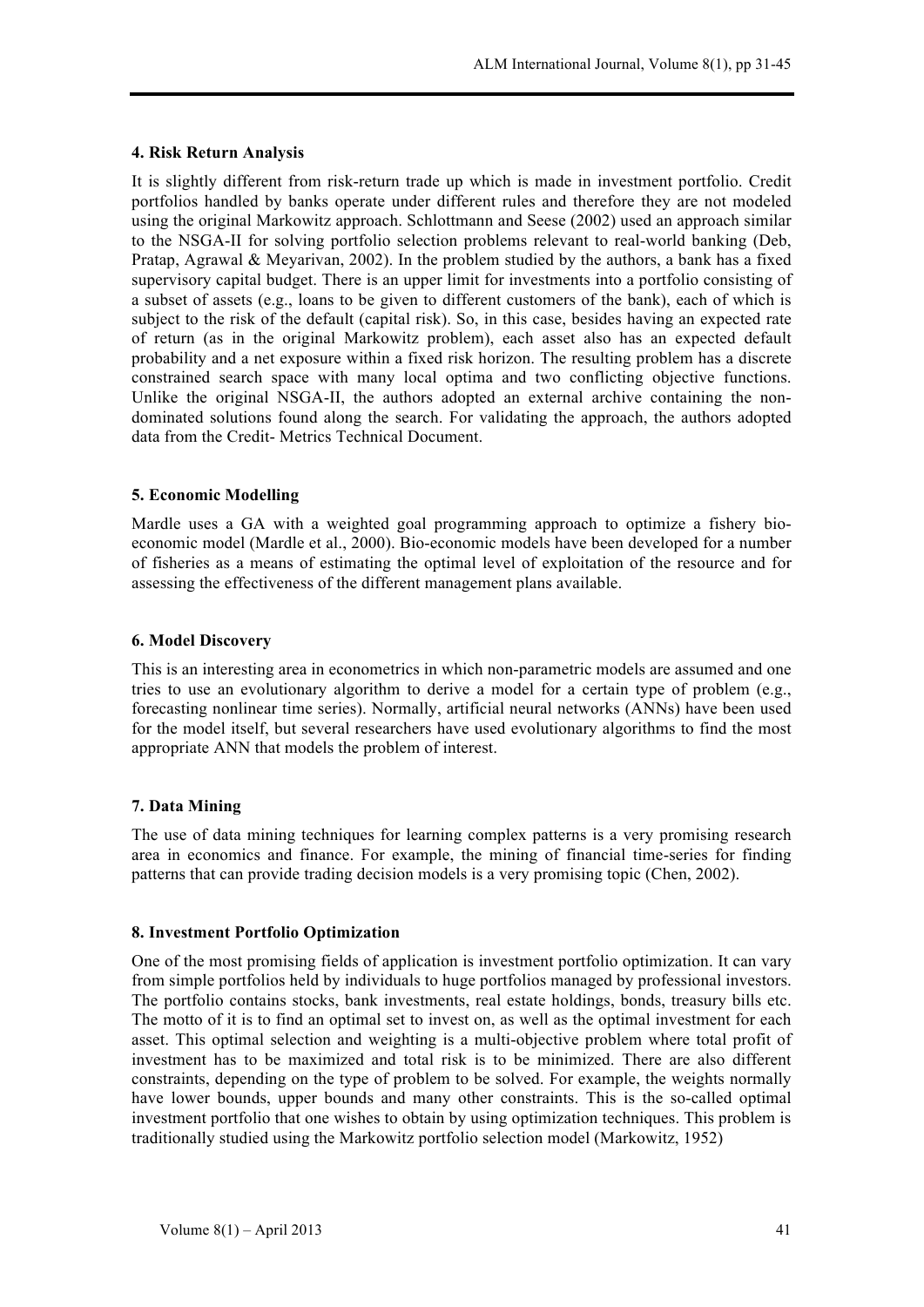### **9. Risk Management**

The study of risk and the reaction of an agent is a very interesting research area. Some researchers have studied, the formation process of risk preferences in financial problems (Chen, 2002)

### **10. Coevolution**

The use of co-evolutionary approaches for certain problems in economics and finance (e.g. for studying artificial foreign exchange markets) is a very interesting topic that certainly deserves attention. Co-evolutionary MOEAs are still not too common, but their potential use in financial areas may boost the interest of researchers in paying more attention to them. Many other possible areas include, the study of consumers patterns, credit scoring, economic growth and auction games.

### **11. Air Operations Mission Planning**

Air operations mission planning is a complex task, growing ever more complex as the number, variety, and interactivity of air assets increases. Mission planners are responsible for generating as close to optimal taskings of air assets to missions under severe time constraints. This function can be aided by decision-support tools to help to ease the search process through automation. Several applications of multi-objective evolutionary algorithms for discovering suitable plans in the air operations domain, including dynamic targeting for air strike assets, intelligence, surveillance, and reconnaissance (ISR) asset mission planning, and unmanned aerial systems (UAS) planning have been presented (Rosenberg, Richards, Langton, Tenenbaum & Stouch , 2008).

# **12. Survival Analysis**

A multi-objective evolutionary algorithm for the extraction of models for survival analysis has been proposed and evaluated. To use multi-objective evolutionary algorithms for survival analysis has several advantages. They can cope with feature interactions, noisy data, and are capable of optimizing several objectives. This approach is capable of producing accurate models, even for problems that violate some of the assumptions made by classical approaches (Setzkorn, Taktak & Damato, 2006).

# **13. Engineering Design**

Getting the most out of a range of materials to optimize the structural and operational design of buildings, factories, machines, etc. is a rapidly expanding application of GAs. These are being created for such uses as optimizing the design of heat exchangers, robot gripping arms, satellite booms, building trusses, flywheels, turbines, and just about any other computer-assisted engineering design application. There is work to combine GAs optimizing particular aspects of engineering problems to work together, and some of these can not only solve design problems, but also project them forward to analyze weaknesses and possible point failures in the future so these can be avoided.

# **14. Trip Traffic and Shipment Routing**

New applications of a GA known as the "Traveling Salesman Problem" can be used to plan the most efficient routes and scheduling for travel planners, traffic routers and even shipping companies. The GA gives shortest routes for traveling, timing to avoid traffic tie-ups and rush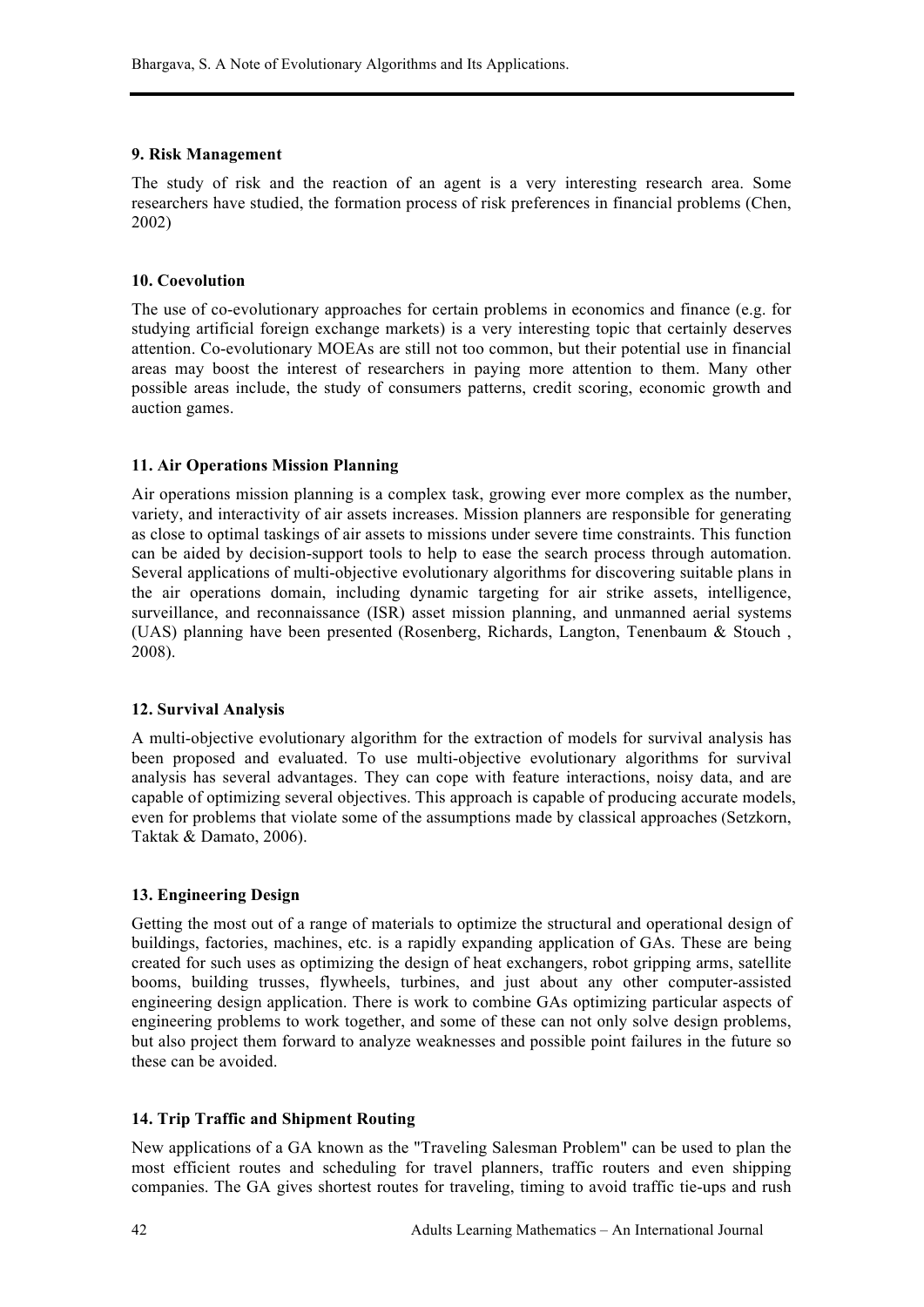hours, most efficient use of transport for shipping and including pickup loads and deliveries along the way. The program model all this in the background and improve productivity, while the human agents do other things.

### **15. Encryption and Code Breaking**

On the security front, GAs can be used both to create encryption for sensitive data as well as to break those codes. Encrypting data, protecting copyrights and breaking competitors codes have been important in the computer world ever since there have been computers, so the competition is intense. Every time someone adds more complexity to their encryption algorithms, someone else comes up with a GA that can break the code. It is hoped that one day soon we will have quantum computers that will be able to generate completely indecipherable codes.

### **16. Optimizing Chemical Kinetic Analysis**

GAs are proving very useful toward optimizing designs in transportation, aerospace propulsion and electrical generation. By being able to predict ahead of time the chemical kinetics of fuels and the efficiency of engines, more optimal mixtures and designs can be made available quicker to industry and the public. Some computer modeling applications in this area also simulate the effectiveness of lubricants and can pinpoint optimized operational vectors, and may lead to greatly increased efficiency all around well before traditional fuels run out.

### **17. Reservoir System Optimization**

This study presents a novel approach for solving multiobjective reservoir system optimization problems using Differential Evolution (DE). The proposed methodology for Multi-objective Differential Evolution (MODE) combines pareto dominance criteria with DE for nondomination selection and crowded distance comparison operator for promoting solution diversity, and incorporates elitism in its evolution to improve the performance of the algorithm. The optimization involves minimization of flood risk, maximization of hydropower production, and minimization of irrigation deficits while properly evaluating other constraints. The MODE resulted in many Pareto optimal solutions in a single run, by specifying the reservoir releases and storage policy for each solution. The interdependence among the decision variables is better exploited using MODE. It is also found that the performance of MODE is better than NSGA-II for the reservoir system optimization problem. Thus, the obtained results suggest that the MODE approach is robust, and converging to the true Pareto optimal front with a good solution spread and coverage (Reddy & Kumar, 2007).

#### **Summary**

This paper gives a brief overview of multi-objective evolutionary algorithms. This paper describes need of multi-objective evolutionary algorithms, development of non-elitist and elitist multi-objective evolutionary algorithms, constrained multi-objective evolutionary algorithms with their salient issues. This paper also discusses the application of multi-objective evolutionary algorithms in several areas such as finance, engineering, economics, chemistry, transportation etc.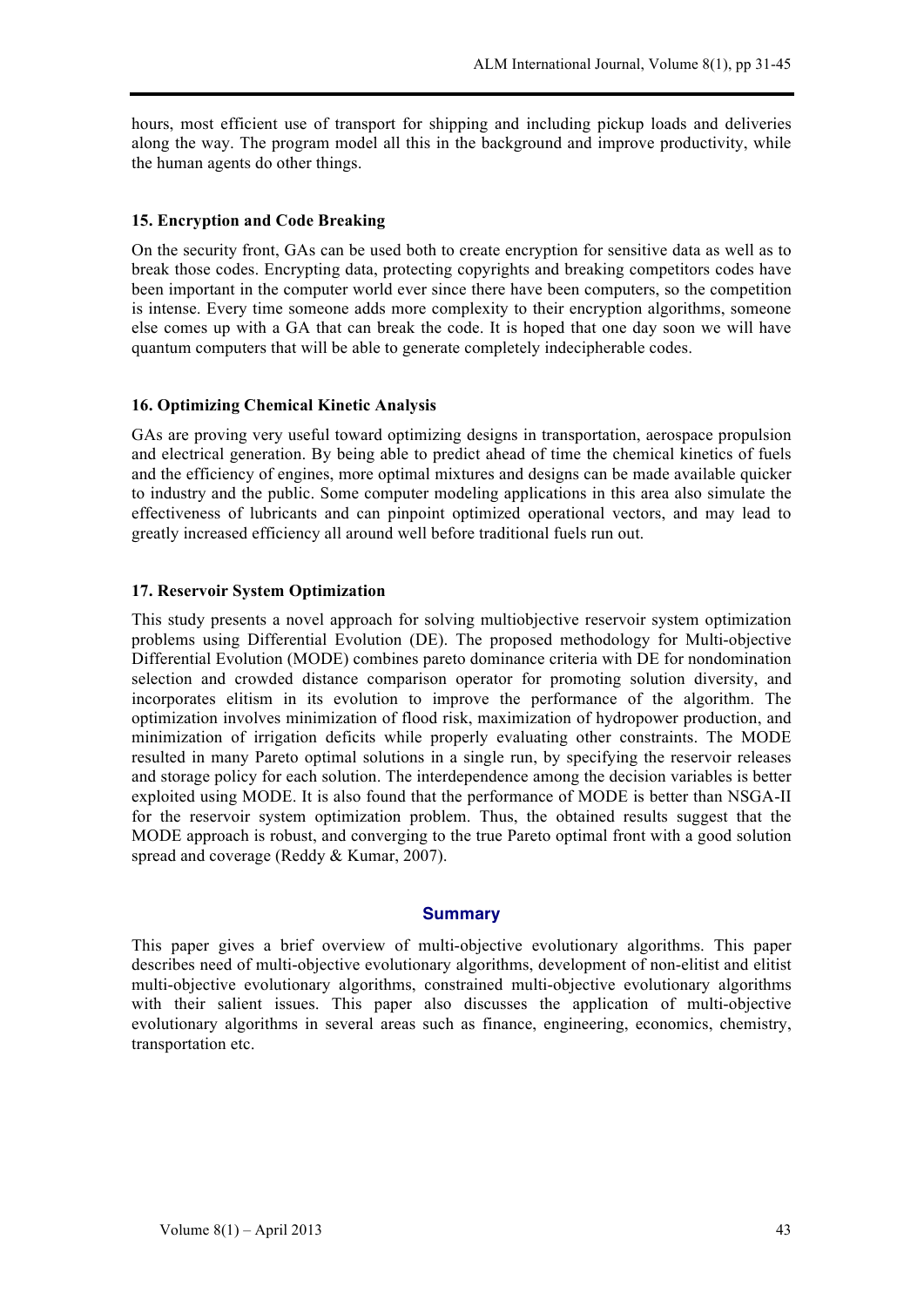#### **References**

Chen, S.H. Ed. (2002). *Evolutionary computation in Economics and Finance*. Heidelberg: Physica-Verlag.

- Coello, C.A.C & Toscano, G. (2000). *A micro-genetic algorithm for multi-objective optimization.*  Technical Report Lania-RI-2000-06, Laboratoria Nacional de Informatica Avanzada, Xalapa, Veracruz, Mexico.
- Cunha, A.G., Oleveira, P. & Covas, J.A. (1999). Genetic algorithms in multi-Objective Optimization Problems: An Application to Polymer Extrusion. *Proceedings of the Workshop on Multi-Criterion Optimization Using Evolutionary Methods held at Genetic and Evolutionary Computation Conference (GECCO-1999)*, USA, 129-130.
- Deb, K. (2000). An efficient constraint handling method for genetic algorithms. *Computer Methods in Applied Mechanics and Engineering,186*(2-4), 311-338.

Deb K. (2002). *Multi-objective optimization using evolutionary algorithms.* New York: John Wiley & Sons. Ltd.

- Deb, K., Pratap, A., Agarwal, S., & Meyarivan, T. (2002). A fast and elitist multiobjective genetic Algorithm: NSGA–II. *IEEE Transactions on Evolutionary Computation, 6*(2), 182–197.
- Fonseca, C.M. & Fleming, P.J. (1993). Genetic algorithms for multi-objective optimization: Formulation, discussion and generalization. *Proceedings of the Fifth International Conference on Genetic Algorithms*, USA, 416-423.
- Fonseca, C.M. & Fleming, P.J. (1998). Multi-objective optimization and multiple constraint handling with evolutionary algorithms. Part-II: Application example. *IEEE transactions on Systems, Man and Cybernetics, 28*(1)*,* 38-47.
- Fourman, M.P. (1985). Compaction of symbolic layout using genetic algorithms. In John J. Grefenstette (Ed.), *Proceedings of the first International Conference on Genetic Algorithms and Their Applications* (pp. 141-153). Mahwah, NJ.: Lawrence Erlbaum Associates.
- Goldberg, D.E. & Wang, L. (1998). Adapting niching via coevolutionary sharing. In D. Quagliarella, J. Periaux, C. Ploni, and G. Winter (eds), *Genetic Algorithms and Evolution Strategies In Engineering and Computer Science* (pp. 21-38). Chichester, UK: Wiley.
- Hajela, P. & Lin, C.Y. (1992). Genetic search strategies in multi-criterion design. *Structural Optimization, 4*(2)*,* 99-107.
- Hajela, P., Lee, E. & Lin, C.Y. (1993). Genetic algorithms in structural topology optimization. In M.P. Bendsoe and C.A. Mota-Soares (eds.), *Proceedings of the NATO Advanced Research Workshop on Topology Design of Structures* (pp. 117-133). Drodrecht: Kluwer Academic Publishers.
- Hiroyasu, T., Miki, M., & Watanabe S. (1999). Distributed genetic algorithms with a new sharing approach in multi-objective optimization problems. *Proceedings of the Congress on Evolutionary Computation (CEC-1999),*USA, 69-76.
- Horn, J., Nafploitis, N. & Goldberg, D. (1994). A niched pareto genetic algorithm for multi-objective optimization. *Proceedings of the First IEEE Conference on Evolutionary Computation,* USA, 82-87.
- Ishibuchi, H. & Murata, T. (1997). Minimizing the fuzzy rule and maximizing its performance by a multiobjective genetic algorithm. *Proceedings of the Sixth International Conference on Fuzzy Systems,* China, 259-264.
- Jimenez, F., Verdegay, J.L. & Gomez-Skarmeta, A.F. (1999). Evolutionary techniques for constrained multi-objective optimization problems. *Proceedings of the Workshop on Multi-criterion Optimization Using Evolutionary Methods held at Genetic and Evolutionary Computation Conference (GECCO-1999),* USA, 115-116.
- Knowles, J. D. & Corne, D.W. (2000). Approximating the non-dominated front using the pareto archived evolution strategy. *Evolutionary Computation Journal, 8*(2), 149-172.
- Kursawe, F. (1990). A variant of evolution strategies for vector optimization. *Proceedings of the Parallel Problem Solving from Nature 1st Workshop (PPSN-I),* USA, 193-197.
- Laumanns, M. Rudolph, G., & Schwefel, H.P. (1998). A spatial predator-prey approach to multi-objective optimization: A preliminary study. *Proceedings of the Parallel Problem Solving from Nature 5th Workshop (PPSN-V),* Belgium, 241-249.
- Mardle, S., Pascoe, S., & Tamiz, M. (2000). An investigation of genetic algorithms for the optimisation of multi-objective fisheries bioeconomic models. *International Transactions of Operations Research, 7*(1)*,* 33–49.